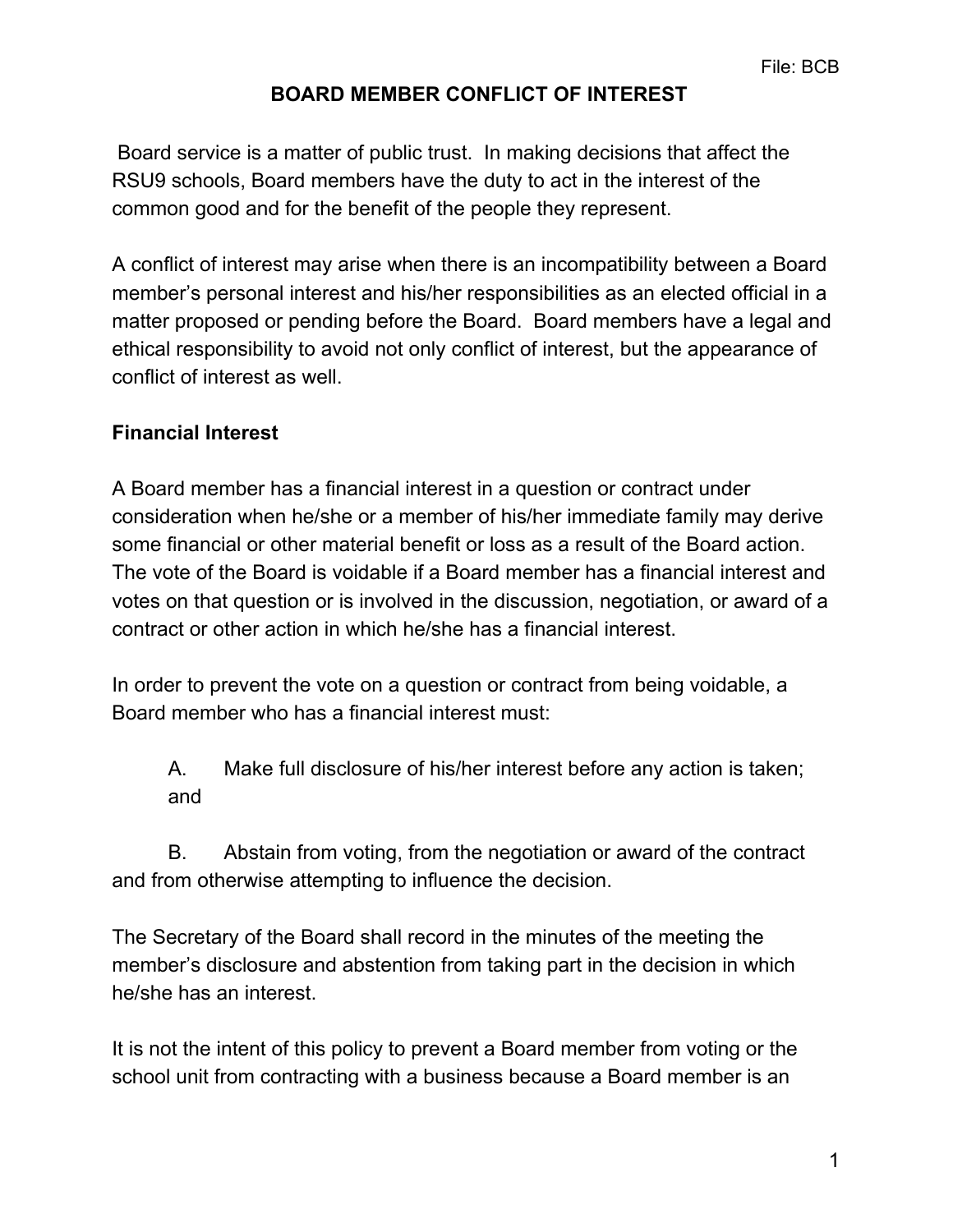employee of that business or has another, indirect interest but is designed to prevent the placing of Board members in a position where their interest in the schools and their interest in their places of employment may conflict and to avoid appearances of conflict of interest.

## **Code of Conduct for Federally Funded Projects**

When a Board member participates in the selection, award or administration of a contract that is supported by a federal award, the Board member shall also comply with the Board's policy DJH – Purchasing and Contracting: Procurement Staff Code of Conduct.

## **Appearance of Conflict of Interest**

A Board member should do nothing to give the impression that his/her position or vote on an issue is influenced by anything other than a fair consideration of all sides of a question.

Board members shall attempt to avoid the appearance of conflict of interest by disclosure and/or by abstention.

# **Appointment to Office and Other Employment**

A Board member may not, during the time the member serves on the Board and for one year after the member ceases to serve on the Board, be appointed to any civil office of profit or employment position which has been created or the compensation of which has been increased by action of the Board during the time the member served on the Board.

# **Employment**

A member of the Board or spouse of a member may not be an employee in a public school within the jurisdiction of the Board to which the member is elected or in a contract high school or academy located within a supervisory union in which the member is a representative on the union committee.